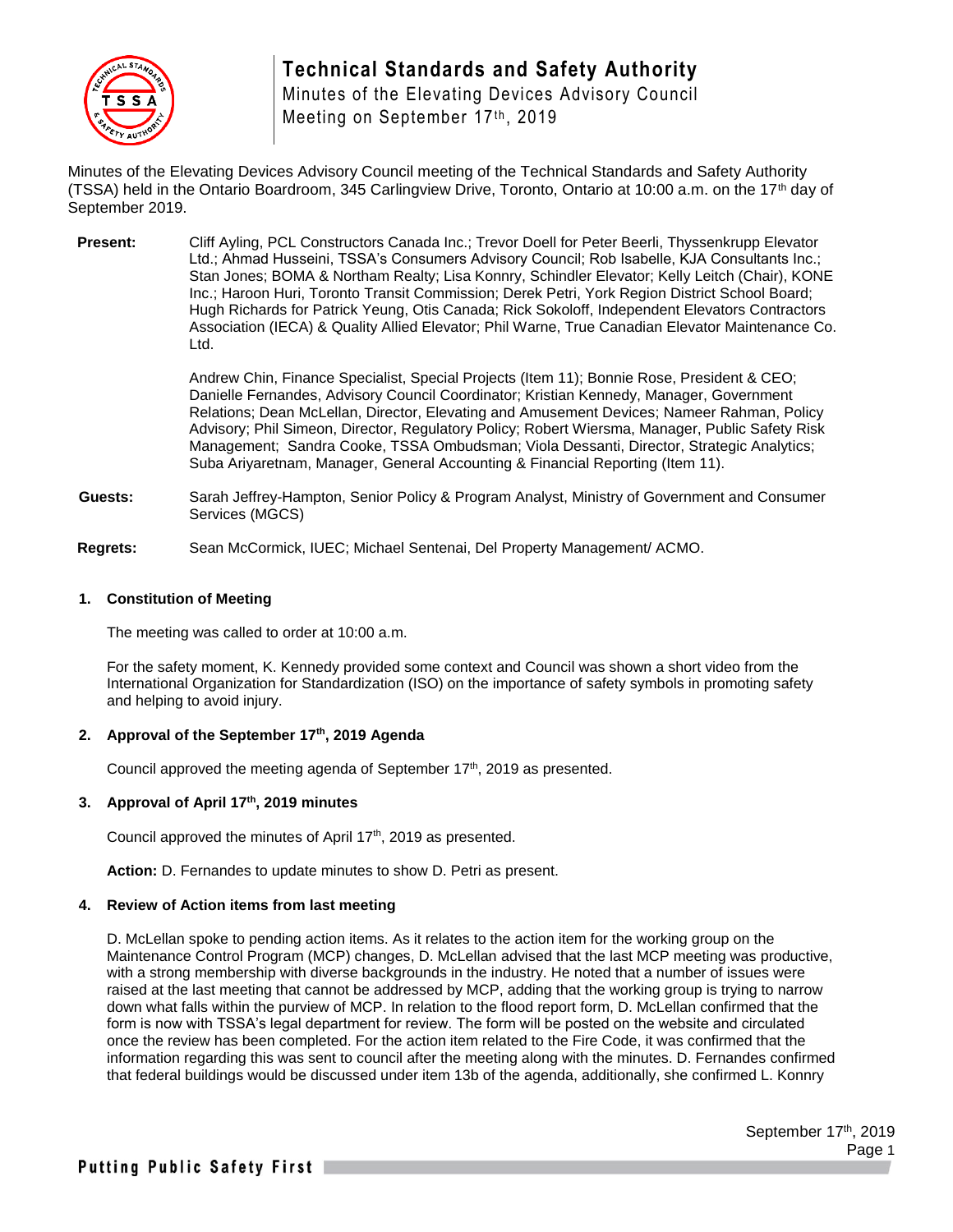

Minutes of the Elevating Devices Advisory Council Meeting on September 17th, 2019

has renewed her term on Council and the membership list was updated accordingly. As it relates to membership renewal, she noted that this item will be discussed under item 15a of the agenda.

## **5. Chair's Update**

K. Leitch spoke to this item, referencing his report to the President and CEO which was circulated prior to the meeting. He noted that there has been some productive work arising from the Council and expressed Councils commitment to stay engaged as TSSA moves forward to becoming an outcomes-based regulator.

#### **6. TSSA President & CEO's Report**

B. Rose treated her report as read. There were no comments or questions from Council.

#### **7. Ombudsman's Report**

S. Cooke spoke to this item, referring to the report distributed to the Council prior to the meeting. She provided an overview of the role and function of the Office of the Ombudsman and reminded Council that Ombudsman as well as whistle blower services are available to stakeholders.

In response to a question from Council regarding what types of complaints can be facilitated through the whistle blower services, S. Cooke advised that the service can be used to report issues with TSSA, or parties regulated by the TSSA. She added that having enough information is fundamental to investigating the issue, and often the absence of full information poses challenges for investigation. Additionally, in response to a question from Council regarding the number cases specifically related to the elevating devices (ED) sector, S. Cooke advised that to her recollection, there were no cases specific to the sector. She added that the majority of the cases were related to the fuels program area, noting that part of the reason can be attributed to the fact that the jurisdiction of the fuels regulations is significantly broader than other program areas. Additionally, in response to a question S. Cooke also advised that the decision to deem information insufficient comes from both the Office of the Ombudsman and the program area. She noted that numerous attempts are made to contact the complainant prior to a case being closed, adding further that the case can be reopened at any time by the complainant. She advised that should anyone require her to speak at their associations regarding these services, she would be happy to comply.

**Action:** D. Fernandes to include contact information for both the Office of the Ombudsman and whistle blower service in the minutes. (See appendix).

#### **8. Outcome-based regulator – Update**

S. Cooke spoke to this item and advised council of TSSA's compliance support program, which is scheduled to launch in the upcoming weeks. She explained that this service seeks to provide assistance to higher risk customers who may not know how to comply with the regulations. She noted that involvement in the program is completely voluntary and operates independently from TSSA inspections. B. Rose thanked S. Cooke for her hard work on this program, adding that this program, once launched, would be the first outcomes-based regulator initiative. She added that this program is targeted at high risk entities and is culturally important in moving TSSA away from being enforcement centric.

In response to a question from Council as to why the compliance support program is not mandatory, S. Cooke advised that the purpose of this program is to allow high risk entities to begin to take ownership of compliance, and to support them as necessary. B. Rose added that once the program launches TSSA will look at the data in order to assess whether the program is working to increase compliance, noting that this is a complimentary tool in the outcome-based regulator toolkit. Additionally, S. Cooke explained, in response to a question from Council, that TSSA will look at the last three inspections to determine which entities are to be considered high-risk.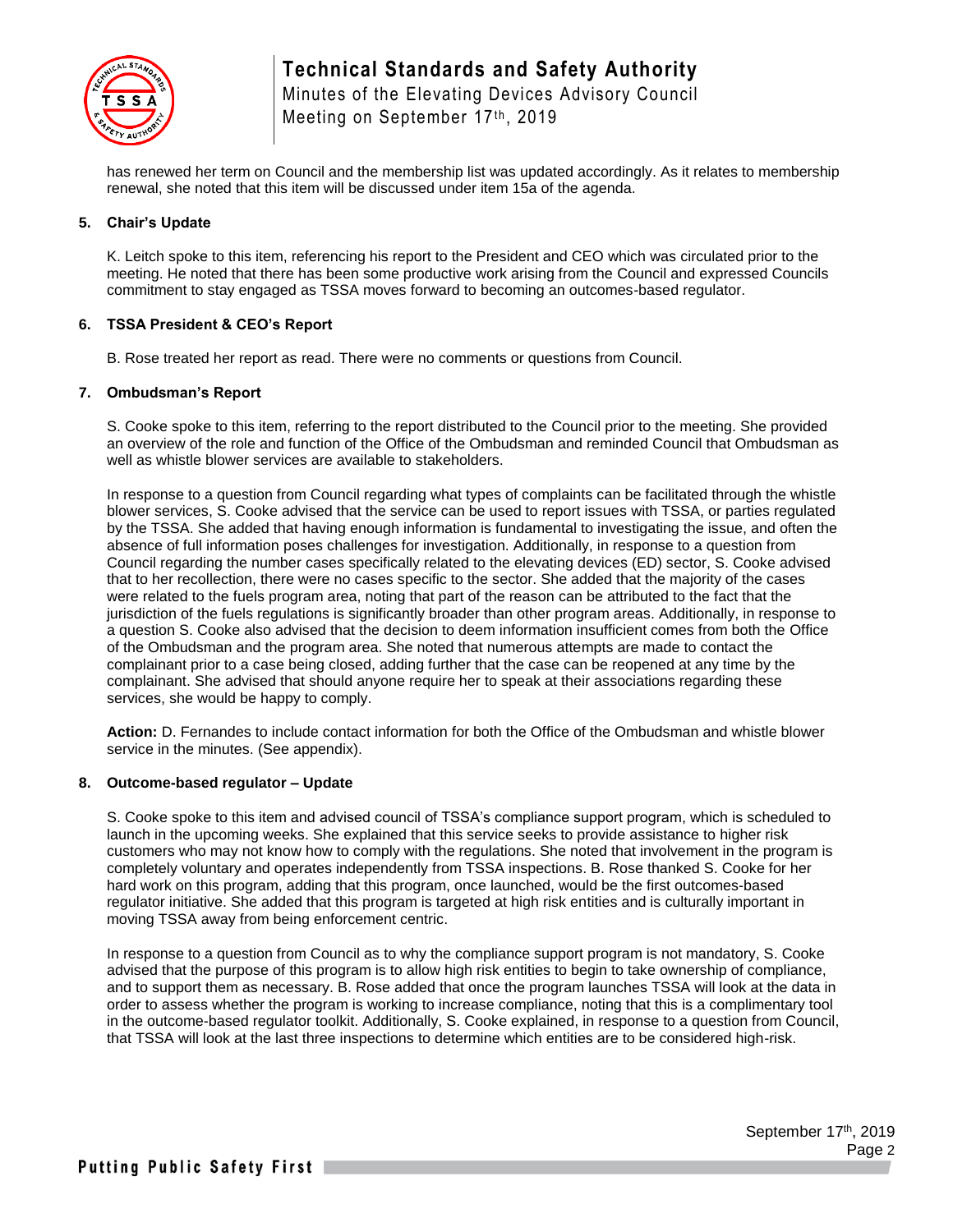

Minutes of the Elevating Devices Advisory Council Meeting on September 17th, 2019

S. Cooke also provided an overview of other outcome-based regulator initiatives, not directly linked to the ED program, such as the compliance checklist developed for tanker trucks, and the work currently being done on pipelines and fuel oil distributors.

# **9. Update from Strategic Analytics**

V. Dessanti spoke to this item and provided a historical framework for Risk-Informed Decision Making (RIDM) at TSSA. She explained that TSSA is in a period of transformation, which requires a review of the current model to capitalize on opportunities for improvement and consistency, adding further that the model needs to be pressure tested and vetted given TSSA's new strategic direction and in consideration of the Auditor-General (AG) recommendations. Moreover, she advised the Council that TSSA is embarking on a peer review of its RIDM framework, adding that TSSA is looking for insights, input, and feedback on the improved risk model in order to prepare and validate a plan for implementing changes in the Spring/Summer of 2020. She added that TSSA is looking for suggestions of individuals best suited to be a part of the peer review panel.

In response to a comment from Council regarding the aggressiveness of the timeline, V. Dessanti advised that the spring/summer, 2020 she anticipates the development of a plan for implementation, not full implementation of a new model. She added that she will share more information with Council as it is available.

## **10. Safety and Compliance Report**

R. Wiersma spoke to this item and treated the report sent to Council ahead of the meeting as read. He highlighted a few key findings in the Annual State of Public Safety Report (ASPR), including an increased trend in the number of occurrences, noting that this is largely driven by increased reporting in both the amusement devices and elevating devices sector. He explained that a significant difference in the report this year, is the tracking of pipeline occurrences. He added that FY19 saw a decrease in the observed injury burden, with the elevators and escalators remaining below the historic average.

As it relates to elevators and escalators, R. Wiersma reported that compliance remains low but is underpinned by low and medium risk orders. In the elevating devices sector specifically, there is an increasing trend in the number of occurrences, specifically 12.7% per year (FY08-FY19), which can, in part, be attributed to the increasing number of elevators, increased reporting, and distracted users. He added that 31.9% of the occurrences related to non-compliance, noting that this is where we want to target our efforts. In terms of compliance, he advised that most code non-compliance was low and medium risk, while less than 1% of the qualified provincial inventory are those that pose a major safety concern. As it relates to escalators, R. Wiersma advised of an increasing trend in the number of occurrences, mostly attributed to user behaviour. He added that code non-compliance was medium and low risk.

In response to a question from council regarding the availability for flood data for the past two years, R. Wiersma noted the data is available, adding there was an increase but questioned what TSSA can do in relation to these occurrences. Moreover, in response to a question, regarding whether the current metric takes into consideration vulnerable populations, R. Wiersma advised that though usage does change the risk score, vulnerable populations specifically, is currently not part of the metric, however TSSA is considering how this can be added.

## **11. Business model**

B. Rose spoke to this item, referring to the presentation shared with Council prior to the meeting. She advised that our existing fee model is outdated and complex, and that a new model is required to support TSSA's transition to becoming an outcome-based regulator, adding that its scope will cover all programs and all activities. She added that the guiding principles for the new business model are 1) simplicity; 2) equitability; 3) encouragement of compliance; 4) efficiency; 5) dispute reduction; 6) cost recoverability; and 7) accessibility. She confirmed that TSSA is moving away from a fee-for-service model towards a model where the license fee is inclusive of regulatory inspection activities, adding that the new model would be revenue neutral. She proposed the following options for consideration within the framework: 1) flat fee regardless of category; 2) flat fee based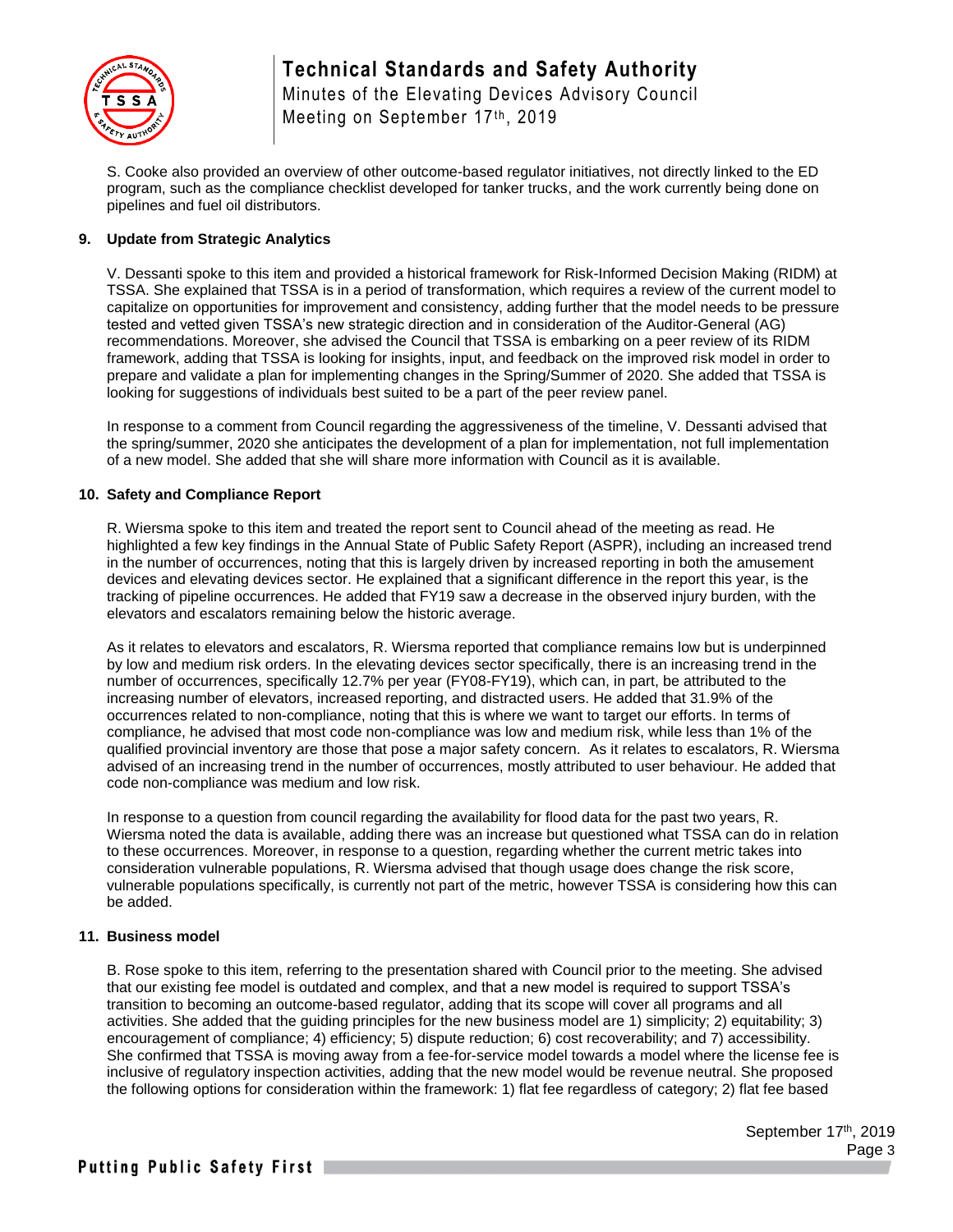

Minutes of the Elevating Devices Advisory Council Meeting on September 17th, 2019

on category; or 3) flat fee based on risk and category. Moreover, K. Kennedy noted that online consultation would be utilized after each council meeting, adding that TSSA would be requesting feedback from various industry groups in addition to the Advisory Councils. B. Rose advised that once we have consensus on the option to pursue, further detail will be provided, with the final rollout to depend on the complexity of the option chosen.

There was significant discussion on this topic. A number of Council member requested some examples of scaling by category. S. Ariyaretnam provided some examples of potential categories for the ED sector and noted that TSSA is looking for Council input as to what should be the categorization within the sector. A number of Council members stressed the merits of option number three (flat fee based on category and risk ranking), noting that this would target repeat offenders, while acknowledging that this model would be the most complex to implement. B. Rose advised council to consider option three in light of the data related to high risk offenders, which is significantly small for the ED sector, adding that the evidence is mixed on whether penalization drives compliance. There was a suggestion from a Council member to start with either option one or two and then add option three, as currently it may seem like TSSA is trying to do too much, too fast, noting that this would engender an environment where the industry and TSSA work collaboratively as a partnership. Another Council member suggested a hybrid between option 2 and 3 where the model would be a flat fee based on category, where repeat offenders would pay the cost for additional inspections over and above the ones that are included in the flat fee. There was some additional discussion regarding the merits of a hybrid option, the importance of fee predictability, and the assessment and application of various filters (i.e. community demographics) that should underpin, and pressure test the model. Council was advised that a link to the online consultation platform would be shared with them shortly after the meeting and would remain open until the end of December.

# **12. Ministry of Government and Consumer Services (MGCS) Update**

S. Jeffrey-Hampton spoke to this item and treated the report circulated to Council prior to the meeting as read, noting that burden reduction has been a major initiative for the current government. In response to a question from Council regarding MGCS' relationship with TSSA, S. Jeffrey-Hampton responded that TSSA and the Ministry have a strong relationship that is collaborative. She added that the Ministry is pleased and excited about TSSA's transformation to becoming and outcomes-base regulator, while recognizing that this will not be an overnight change, particularly given the breadth and depth of the regulations under TSSA's mandate. Additionally, in response to a question regarding when MGCS gets involved in matters related to TSSA, S. Jeffrey-Hampton noted that the Ministry regards TSSA as the experts, and typically does not get involved in operational matters.

## **13. Council Issues**

# **a. Flood Report Form Update**

D. McLellan advised that an update on the flood report form was provided under item 4 of the agenda. In response to a question from council regarding challenges in defining "floods", D. McLellan advised that the definition comes down to if the equipment is affected by the conditions. There was some additional discussion on the practicality of when to act as it relates to floods. D. McLellan advised that the form may provide some guidance in that respect, noting further that the objective of the form is to reduce the down time of elevators that are minimally impacted by a flood.

## **b. Update on Federal Buildings**

D. McLellan spoke to this item advising council that TSSA has contracts with some federal buildings, by prior agreement with the federal government, but that we do not regulate them. There was some discussion regarding when a contract with TSSA is warranted as it relates to federal buildings. Council requested some additional clarity on the matter.

**Action:** D. Fernandes to invite TSSA's legal department, to the next EDAC meeting to provide information on TSSA's position regarding federal buildings.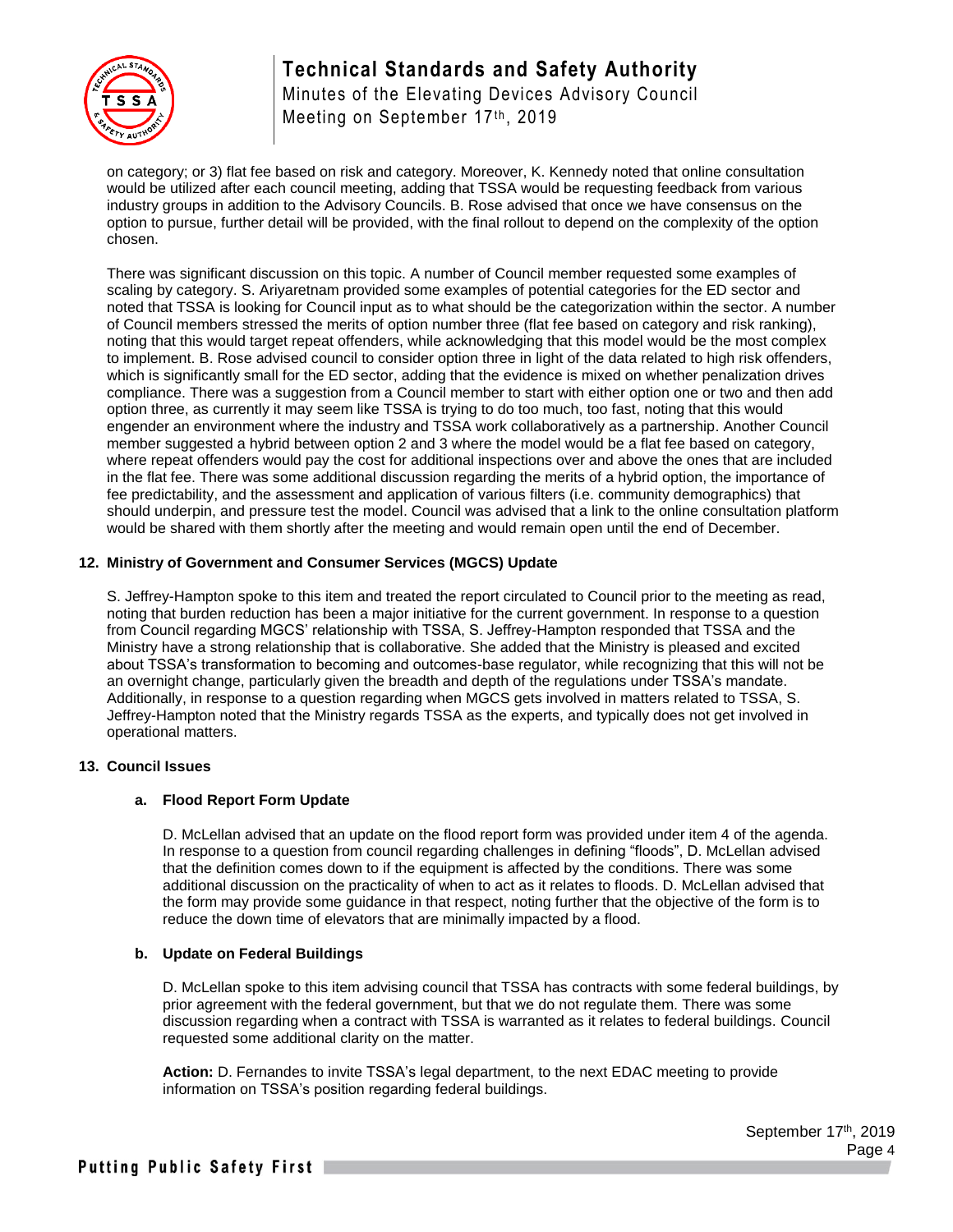

## **c. Working Group on MCP Changes**

It was noted that a comprehensive update to this issue was provided under item 4 of the agenda.

#### **14. Questions and other Business**

K. Leitch advised Council that the FAC minutes we circulated the morning of the meeting. A Council member requested to see the escalator checklist, D. McLellan advised that the program is are working on this checklist and would share once available.

**Action**: D. Fernandes to append the FAC minutes to the EDAC minutes. (See appendix).

#### **15. Council Administration**

#### **a) Membership renewal – Peter Beerli**

There was a motion passed by Council to have T. Doell replace P. Beerli on Council as the representative for Thyssenkrupp Elevator Ltd. K. Leitch thanked P. Beerli for this time served as a member on the Council.

**Action**: D. Fernandes to update the membership list.

#### **b) Changes to Council Administration**

K. Kennedy spoke to this item and advise the Council that D. Fernandes is now the new Council coordinator. He advised that meetings will no longer be scheduled two or three years in advance, but rather on a per annum basis in order to better leverage the Council more strategically for matters that require consultation. Additionally, he advised that moving forward, any action items identified during Council meetings would need to be phrased as a Council deliverable as opposed to referencing corporate projects more broadly. He also advised Council that TSSA would be leveraging 'Bang the Table/ Engage TSSA' for online consultation to complement Council meetings during times when Council is not scheduled to meet, or the matter is lengthier than the Council meeting would allow. There was a comment from Council regarding the timeframe of minutes, K. Kennedy advised that we aim to have the minutes distributed four weeks from the meeting date.

#### **c) Advisory council Survey results**

K. Kennedy provided and overview of the Advisory Council Survey results, he advised that 'Bang the table/Engage TSSA' was utilized to conduct the survey, adding that the number of respondents were lower than in the past. Overall the survey found a slight increase in members' views of the councils, but he cautioned that these results are based on a relatively narrow dataset.

**Action**: D. Fernandes to append the presentation to the minutes. (See appendix).

#### **16. Adjournment**

The meeting adjourned at approximately 12:30 p.m. Council held an in-camera session with Bonnie Rose, followed by a Council-only in-camera session without TSSA staff or guests.